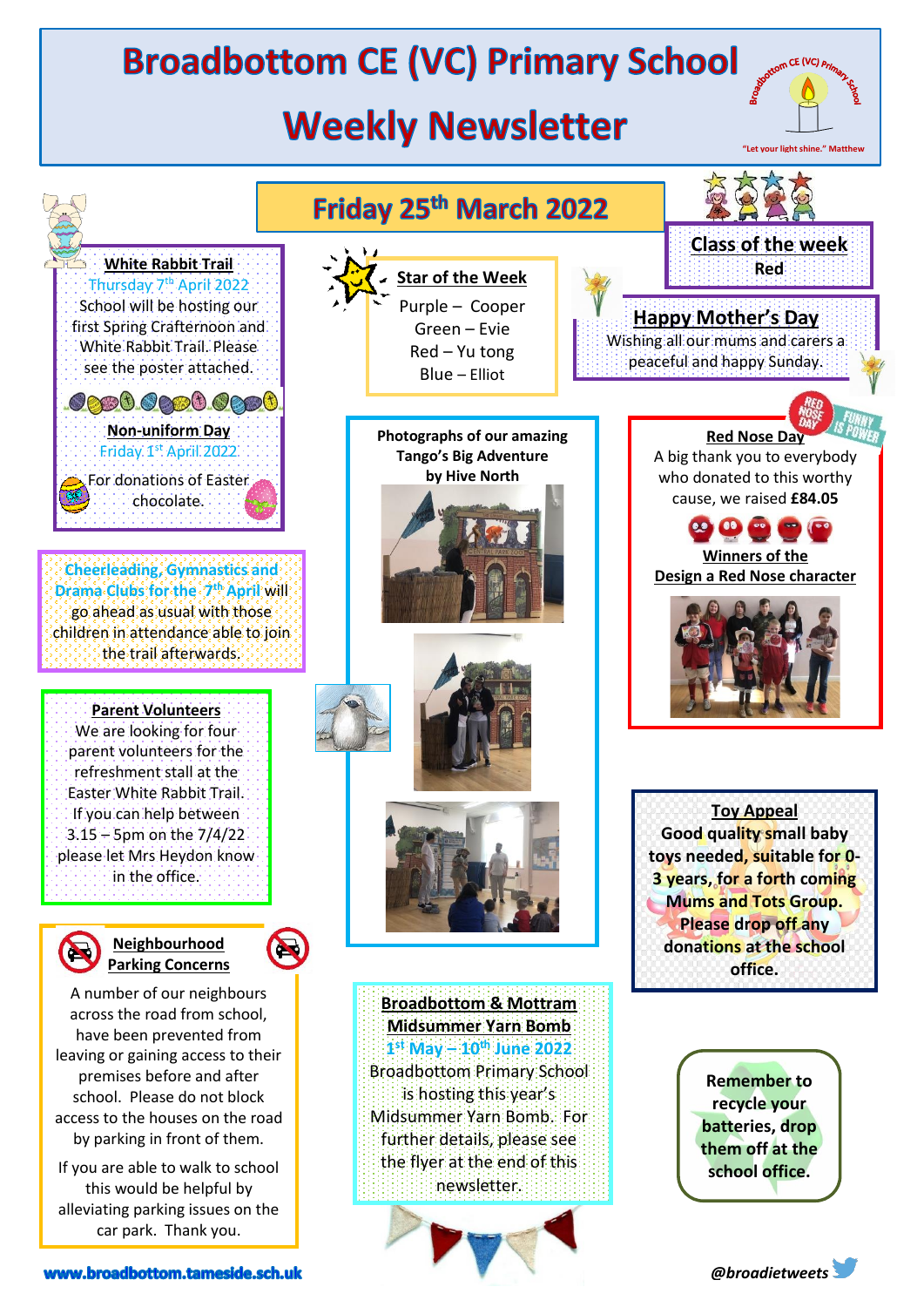## **Sale Sharks Winners**

Some of the region's brightest young rugby stars got the chance to show off their skills as the Land Rover Premiership Rugby Cup returned to Sale Sharks.

Teams from Manchester, Stockport, Lancashire, Liverpool, Birkenhead, and surrounding areas locked horns at Manchester Rugby Club in front of watching Sharks front-row stars Nick Schonert and James Harper.

Almost 40 under-11s and under-12s sides took part with the winners in each age group securing a spot at this year's Gallagher Premiership Rugby season finale at Twickenham in June.

The winning team from the younger group, decided by nominations based on their sportsmanship and dedication to rugby's core values, was Glossop RUFC.

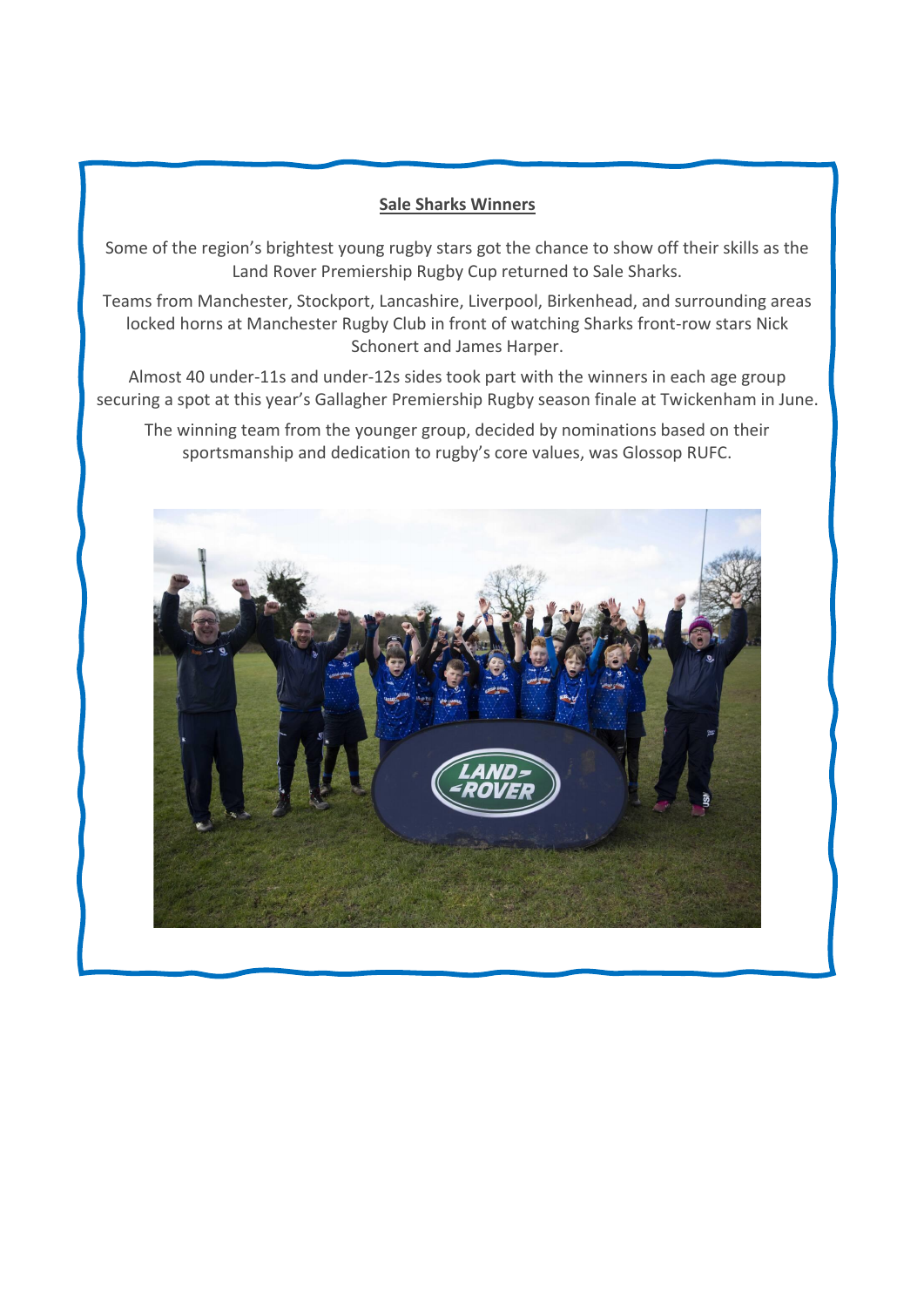Broadbottom CE VC Primary School. Ticket Only

srink

Trafternoon & White

Rabbit Trail

Chocolate Prizes

Thursday 7th April 3.30-5pm Tickets £3 Each For Children & Adults Ticket includes: One Craft Activity, Access to the White Rabbit Trail, Scone & jam with Hot Beverage or Juice Allergies catered for, please inform us when purchasing tickets Decorated Egg Competition. Bring in your eggs to display Spring/Easter Fancy Dress Chocolate Tombola 5 tickets £1 Parents must supervise children at all times

School Office: 01457762382

Made with PosterMyWall.com